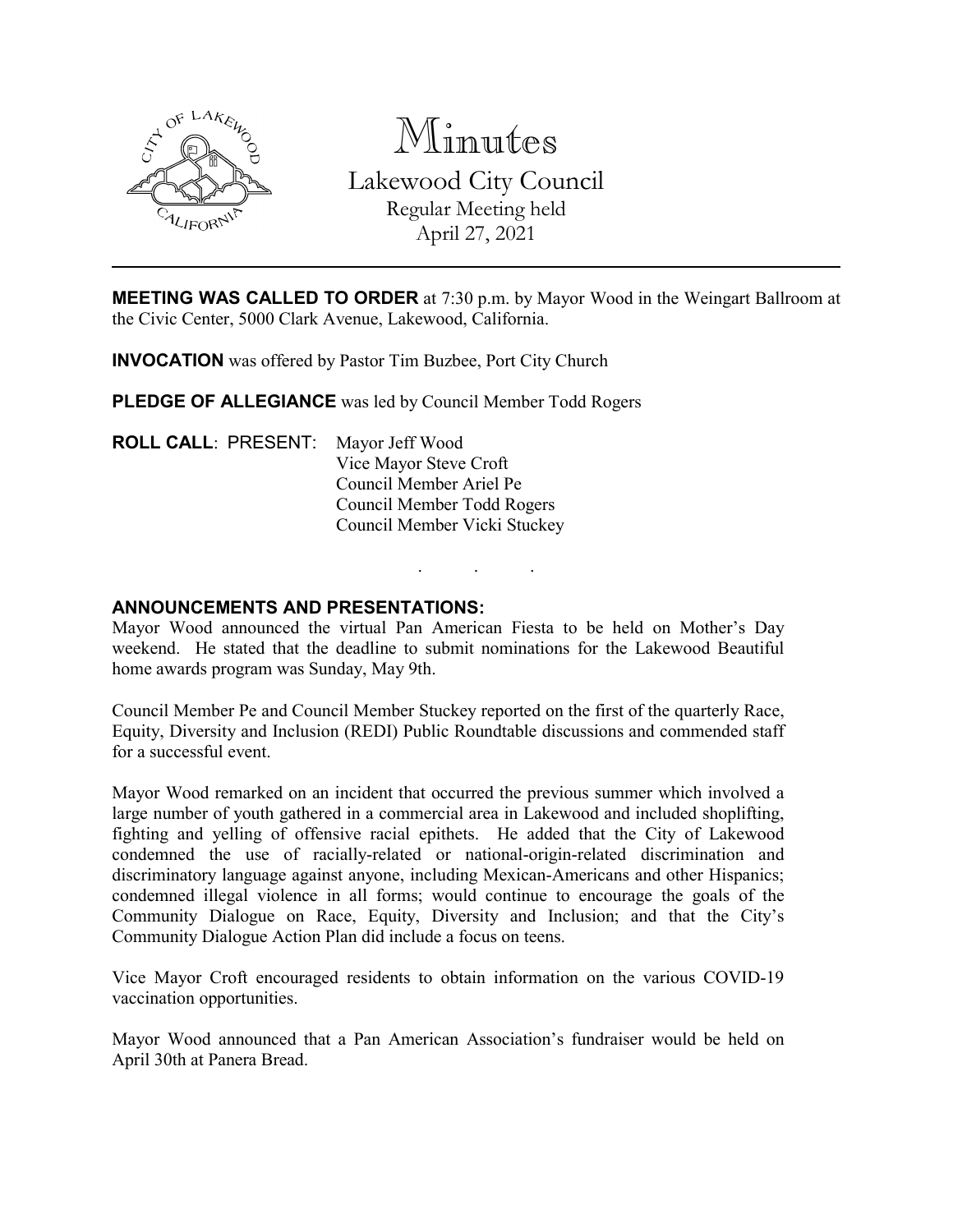#### **ANNOUNCEMENTS AND PRESENTATIONS:** - Continued

Public Safety Director Joshua Yordt introduced the latest additions to the civilian public safety staff including Public Safety Program Coordinator Jennifer Schmid and Sky Knight relief helicopter pilots Dave Faulkner and George Dona.

Mayor Wood introduced Captain David Sprengel of the Lakewood Sheriff's Station, who provided the quarterly update on public safety.

The Council Members thanked Captain Sprengel for the comprehensive report and for the continued partnership with the Sheriff's Department.

. . .

#### **ROUTINE ITEMS:**

VICE MAYOR CROFT MOVED AND COUNCIL MEMBER PE SECONDED TO APPROVE ROUTINE ITEMS 1 THROUGH 9.

- RI-1 Approval of Minutes of the Meetings held April 13, 2021
- RI-2 Approval of Personnel Transactions
- RI-3 Approval of Registers of Demands
- RI-4 Report of City Council Committees' Activities
- RI-5 Approval of Monthly Report of Investment Transactions
- RI-6 Approval of Quarterly Schedule of Investments March 2021
- RI-7 Approval of Purchase of Genie Telehandler for Public Works
- RI-8 RESOLUTION NO. 2021-13; A RESOLUTION OF THE CITY COUNCIL OF THE CITY OF LAKEWOOD ESTABLISHING DISABLED PERSON DESIGNATED PARKING ON THE WEST SIDE OF PIONEER BOULEVARD WITHIN THE CITY OF LAKEWOOD

RESOLUTION NO. 2021-14; A RESOLUTION OF THE CITY COUNCIL OF THE CITY OF LAKEWOOD AMENDING RESOLUTION NO. 2015-4 ESTABLISHING DISABLED PERSON DESIGNATED PARKING ON THE SOUTH SIDE OF 212TH STREET WITHIN THE CITY OF LAKEWOOD

RI-9 Increase Change Order Authorization - Mayfair Park Storm Water Capture Project - PW Project No. 2017-9

UPON ROLL CALL VOTE, THE MOTION WAS APPROVED:

AYES: COUNCIL MEMBERS: Croft, Pe, Rogers, Stuckey and Wood NAYS: COUNCIL MEMBERS: None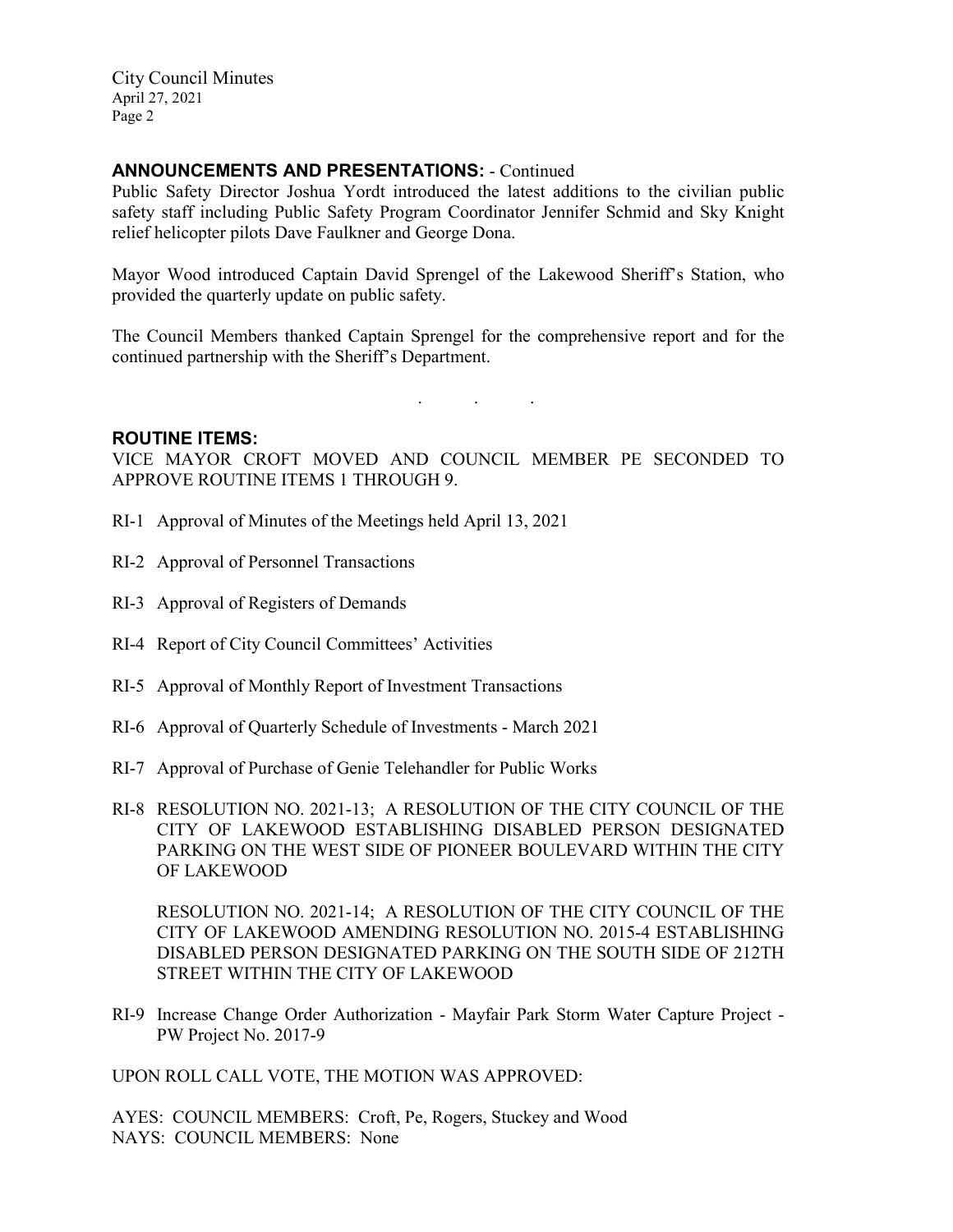# **3.1 APPOINTMENTS TO GOVERNMENTAL ASSOCIATIONS, ORGANIZATIONS & COMMITTEES**

Mayor Wood presented the list of appointments to governmental associations, organizations and committees.

| ORGANIZATIONAL APPOINTMENTS                                      |                          |                     |  |
|------------------------------------------------------------------|--------------------------|---------------------|--|
| California Contract Cities<br>Association                        | Wood - Representative    | Pe - Alternate      |  |
| California Joint Powers<br><b>Insurance Authority</b>            | Wood - Representative    | Croft - Alternate   |  |
| So. Calif. Association of Governments (SCAG)<br>General Assembly | Pe - Representative      | Stuckey - Alternate |  |
| Gateway Cities COG Board                                         | Pe - Representative      | Rogers - Alternate  |  |
| Greater Los Angeles County<br><b>Vector Control District</b>     | Croft - Representative   |                     |  |
| Job Training Partnership Act<br><b>SELACO WIB</b>                | Wood - Policy Board      |                     |  |
| League of California Cities<br>L.A. County Division              | Pe - Representative      | Stuckey - Alternate |  |
| <b>City Selection Committee</b>                                  | Croft - Representative   | Rogers - Alternate  |  |
| Annual League Conference                                         | Stuckey - Representative | Croft - Alternate   |  |
| L.A. County Sanitation<br>District #3 & #19                      | Wood - Representative    | Croft - Alternate   |  |
| Southeast Water Coalition                                        | Rogers - Representative  | Stuckey - Alternate |  |
| <b>STANDING COMMITTEES</b><br><b>Intergovernmental Relations</b> | Wood - Chair             | Croft - Member      |  |
| Lakewood Schools                                                 | Rogers - Chair           | Stuckey - Member    |  |
| <b>Environmental Management</b>                                  | Pe - Chair               | Stuckey - Member    |  |
| <b>Public Safety</b>                                             | Rogers - Chair           | Wood - Member       |  |
| Park Development                                                 | Pe - Chair               | Wood - Member       |  |
| <b>Water Resources</b>                                           | Croft - Chair            | Pe - Member         |  |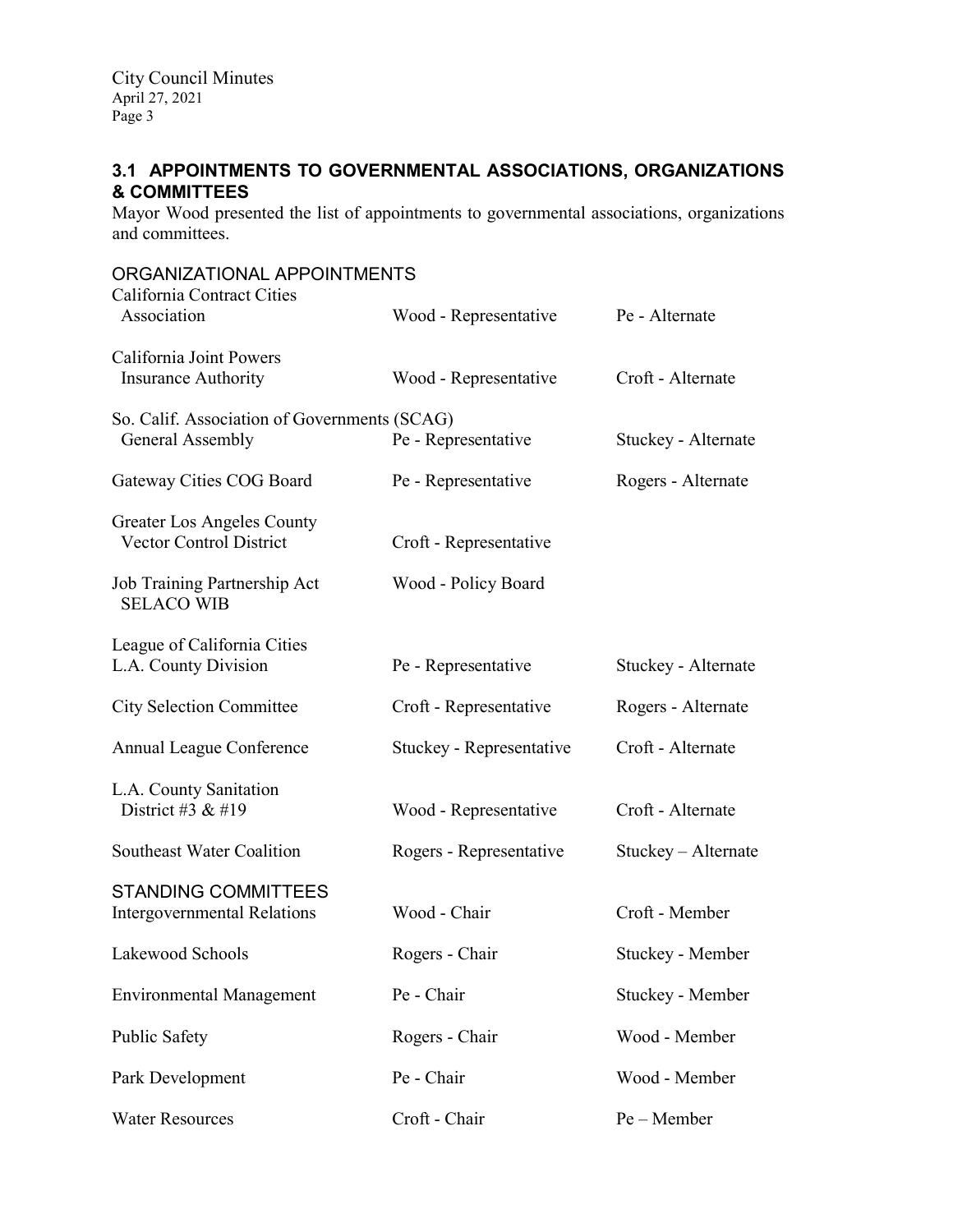#### **3.1 APPOINTMENTS TO GOVERNMENTAL ASSOCIATIONS, ORGANIZATIONS**

| & COMMITTEES - Continued<br><b>Community Promotion</b> | Stuckey - Chair | $Pe - Member$   |
|--------------------------------------------------------|-----------------|-----------------|
| Economic Development                                   | Wood – Chair    | Rogers – Member |
| Hall of Fame - Board of Electors                       | Wood - Chair    |                 |
| Audit                                                  | Stuckey - Chair | Croft - Member  |
| Capital Improvement Plan                               | Wood - Chair    | Croft - Member  |
| Race, Equity, Diversity and Inclusion Pe - Chair       |                 | Croft - Member  |

VICE MAYOR CROFT MOVED AND COUNCIL MEMBER PE SECONDED TO APPROVE THE ORGANIZATIONAL APPOINTMENTS AS PRESENTED. UPON ROLL CALL VOTE, THE MOTION WAS APPROVED:

AYES: COUNCIL MEMBERS: Croft, Pe, Rogers, Stuckey and Wood NAYS: COUNCIL MEMBERS: None

## **3.2 QUARTERLY BUDGET REPORT OF MAJOR FUNDS AS OF MARCH 31, 2021**

. . .

Jose Gomez, Director of Finance and Administrative Services, displayed slides and made a presentation based on the report in the agenda. Staff recommended the City Council approve the quarterly budget report.

MAYOR WOOD STATED THAT THERE BEING NO OBJECTION, THE QUARTERLY BUDGET REPORT OF MAJOR FUNDS AS OF MARCH 31, 2021 WAS ORDERED RECEIVED AND FILED.

. . .

#### **3.3 2020 URBAN WATER MANAGEMENT PLAN UPDATE**

Jason Wen, Director of Water Resources,, displayed slides and made a presentation based on the report in the agenda. Staff recommended the City Council open the public comment period for the draft 2020 Urban Water Management Plan until June 21, 2021; and set a Public Hearing on June 22, 2021, to adopt the 2020 Plan.

VICE MAYOR CROFT MOVED AND COUNCIL MEMBER PE SECONDED TO APPROVE STAFF RECOMMENDATIONS. UPON ROLL CALL VOTE, THE MOTION WAS APPROVED:

AYES: COUNCIL MEMBERS: Croft, Pe, Rogers, Stuckey and Wood NAYS: COUNCIL MEMBERS: None